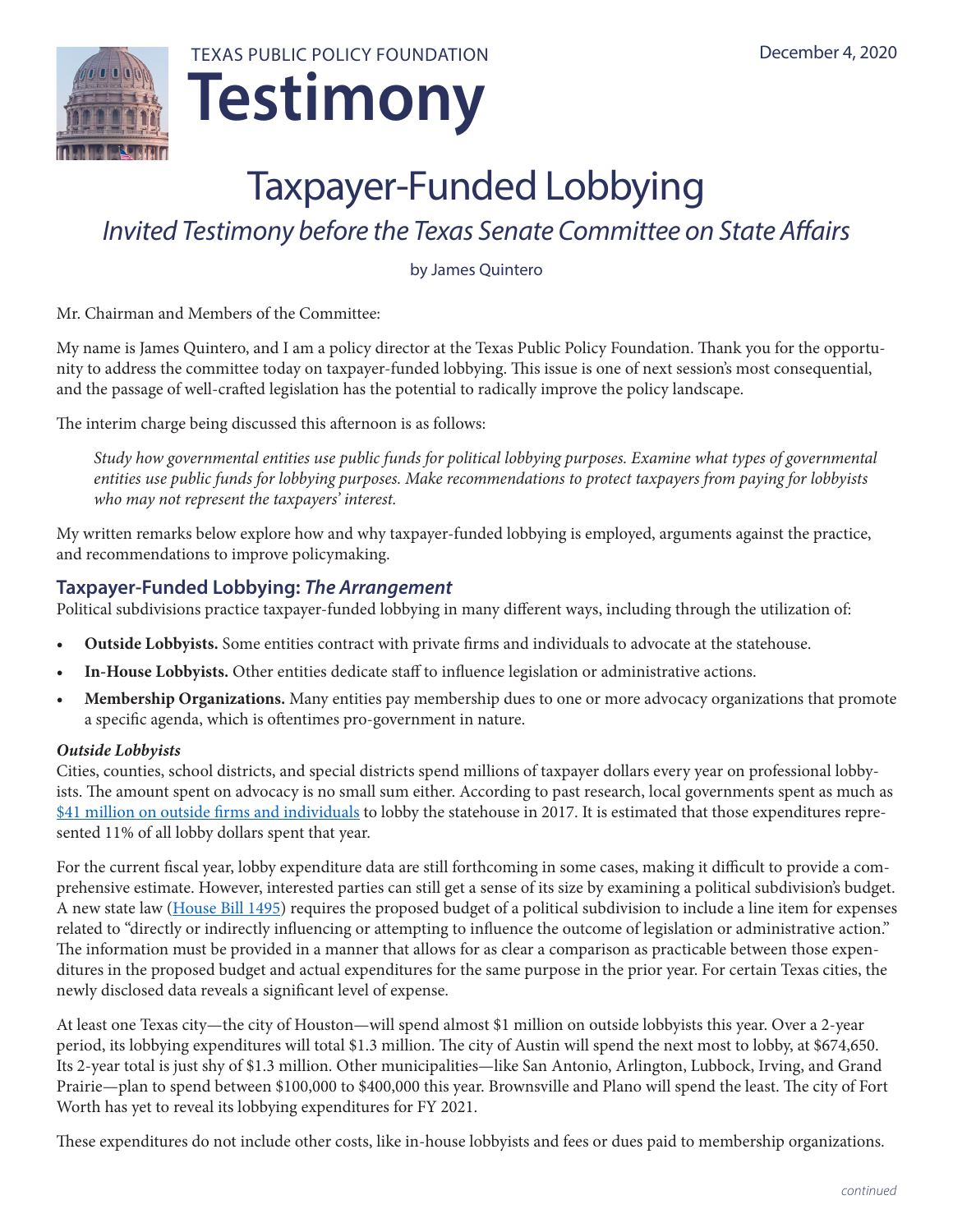#### **Table 1**

*Municipal Government Spending on Outside Lobbyists*

| <b>MUNICIPALITY</b>  | <b>FY 2020</b> | <b>FY 2021</b>       | 2020-21<br><b>TOTAL</b> | <b>SOURCE</b>                                             |
|----------------------|----------------|----------------------|-------------------------|-----------------------------------------------------------|
| <b>Houston</b>       | \$400,000      | \$900,000            | \$1,300,000             | <b>Adopted Operating Budget (p. 103)</b>                  |
| San Antonio          | \$48,750       | \$358,250            | \$407,000               | <b>Adopted Operating &amp; Capital Budget (p. 549)</b>    |
| <b>Austin</b>        | \$605,400      | \$674,650            | \$1,280,050             | Adopted Budget (p. 162)                                   |
| <b>Fort Worth</b>    | \$397,000      | Unknown <sup>*</sup> | \$397,000               | Recommended Annual Budget and Program Initiatives (p. 20) |
| Arlington            | \$173,750      | \$151,750            | \$325,500               | <b>Adopted Budget and Business Plan (p. 268)</b>          |
| Plano                | \$35,940       | \$35,940             | \$71,880                | Program of Service (p. iii)                               |
| Lubbock              | \$150,000      | \$150,000            | \$300,000               | Proposed Operating Budget and Capital Program (p. 25)     |
| <b>Irving</b>        | \$146,000      | \$146,000            | \$292,000               | Proposed Budget Book One (p. 49, FY 2021 figure only)     |
| <b>Grand Prairie</b> | \$105,200      | \$105,200            | \$210,400               | Proposed Budget Book (p. iii)                             |
| <b>Brownsville</b>   | \$96,000       | \$96,000             | \$192,000               | 2021 Annual Budget (p. 90)                                |

\*Figure to be published in Fort Worth's *"Adopted Book.*"

#### *In-House Lobbyists*

Political subdivisions also engage in taxpayer-funded lobbying by employing in-house lobbyists. This cohort generally consists of intergovernmental relations personnel that have been assigned the task of lobbying state government. During a legislative session, it is not uncommon for these employees to descend on the Texas Capitol en masse to influence affairs. And that can be an expensive proposition for taxpayers.

For instance, the city of Austin's Intergovernmental Relations department spent an estimated \$864,843 in FY 2020 and plans to spend \$1,185,141 in FY 2021. Those expenditures are separate and apart from the money spent on outside lobbyists.<sup>1</sup> In large part, these resources have been committed to advance the city's legislative program—which in no way is beneficial to taxpayers.

According to the city's [2021 State Legislative Agenda,](https://www.austintexas.gov/edims/document.cfm?id=346399) the following items represent just a few of the issues that Austin's in-house lobby team will engage on:

- Oppose a city spending limit.
- Support "local options for revenue expansion and diversification."
- Oppose lowering the homestead appraisal cap.
- Support mandatory sales price disclosure.
- Oppose pension reform.
- Protect impact fees, building permit or registration fees.
- Oppose a taxpayer-funded lobbying ban.

It is unclear how promoting and advancing those legislative concepts benefits the taxpaying public.

#### *Membership Organizations*

Another way that political subdivisions use taxpayer money to lobby is through membership organizations. These associations are not accountable to voters. Their very nature allows them to insulate members from the consequences of promoting

For more information, see page 162 of the city of Austin's [2020-21 Adopted Budget](https://assets.austintexas.gov/budget/20-21/downloads/2020-21_Approved_Budget.pdf).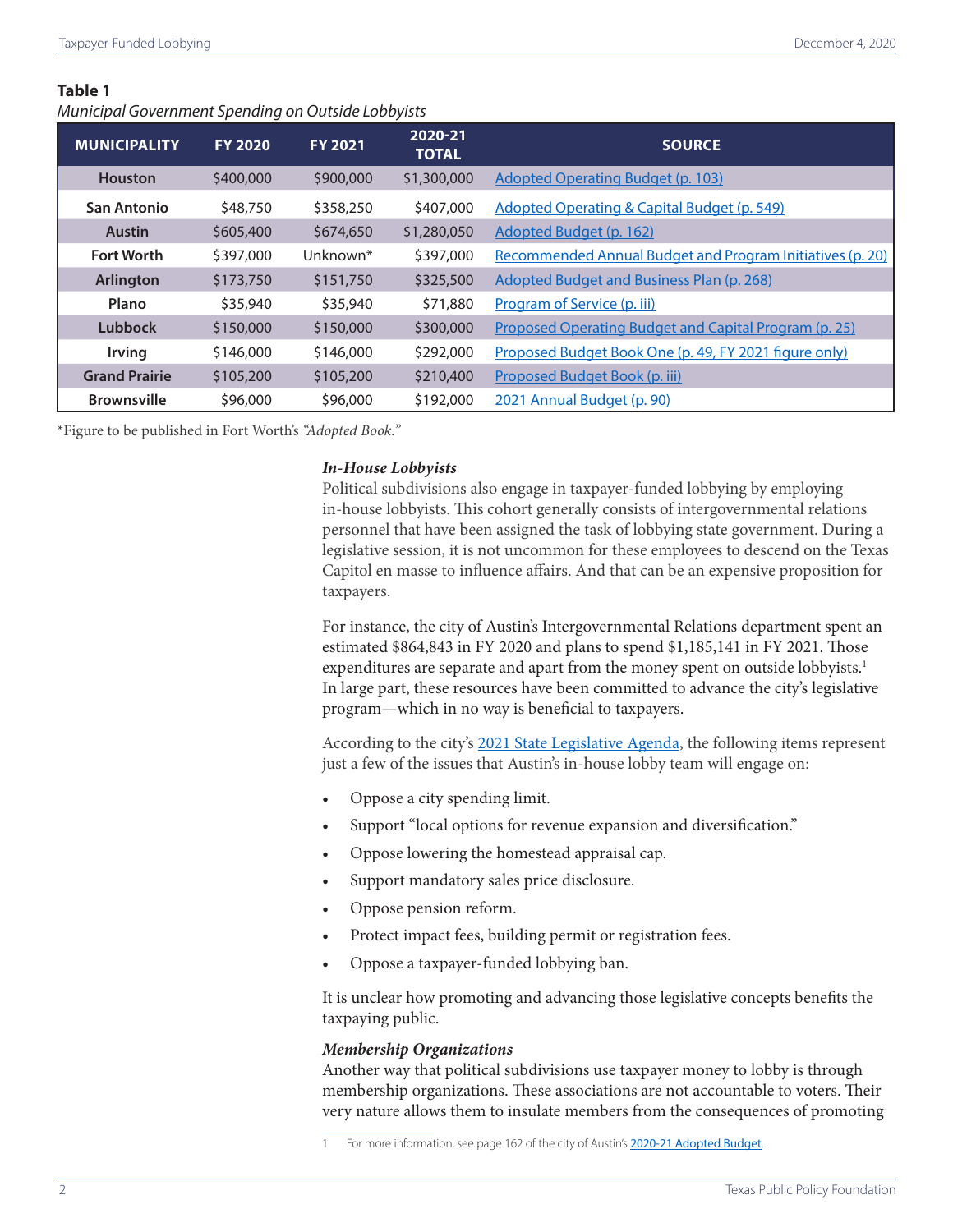higher taxes and bigger government. These associations often charge membership dues to raise a small portion of their budget. Sometimes members do not spend their own money on these dues—for instance, many members of a professional prosecutors association use civil asset forfeiture funds taken from citizens without benefit of a trial and guilty verdict to pay their dues. The majority of funds raised by these associations typically come from the ad space they sell in their trade association-like magazines to private sector companies seeking government con tracts. The ad space is bought, typically at a premium high above what the subscrip tion base would justify, for the purpose of funding the associations' operations and lobbying efforts. Thus, this money does not directly flow from taxpayers but rather is provided by firms that supply goods and services to government and, as a result, benefit from greater government spending.

# **Taxpayer-Funded Lobbying:** *Arguments Against*

Local government should not spend public money on private lobbyists for many reasons. First, one part of a representative government should not petition another part of government for a "redress of grievances." A political subdivision may not lay claim to that right.

Second, lobbyists employed with taxpayer money usually advocate for greater spending, more taxing authority, and increased regulatory power. It is unreasonable to force taxpayers to fund lobbying campaigns that go against their interests.

Third, the practice puts individuals at a distinct disadvantage when it comes to get ting their representatives' attention. Lobbyists know how to work the system, while the average Texan does not. Besides, local elected officials have other avenues to elevate their needs and concerns to state lawmakers, like making personal contact or showing up at the Texas Capitol in person. State officials are all highly motivated to listen to the elected members of the local government bodies that they represent.

So long as government is large and powerful—taxing, spending, and regulating in ways that can significantly affect the profitability of businesses and personal finance—individuals will be driven to influence lawmaking. Much of this activ ity is defensive but some is opportunistic, leading to crony corporatism with the government actively encouraged to pick winners and losers. In both cases, private individuals engaged in lobbying activities are exercising their free speech rights, as enshrined in the [First Amendment](https://constitution.congress.gov/constitution/amendment-1) which states: "the right of the people ... to petition the Government for a redress of grievances."

Private persons engaged in lobbying write bills, assemble coalitions, and strive to pass or defeat legislation using this freedom. When they work for unions, busi nesses, or other special interests, they still are exercising their right to free speech. However, when these persons are employed by a governmental entity, the dynamics change. After all, only people have rights. Governments have powers.

# **Taxpayer-Funded Lobbying:** *Recommendations*

- Ban the ability of local government to hire outside lobbyists.
- Prohibit any political subdivision of the state from using public funds to hire someone whose main job was to lobby any governmental entity.
- Prohibit any public funds from going to public agency associations.

Thank you for your time. I look forward to answering any questions that you may have.